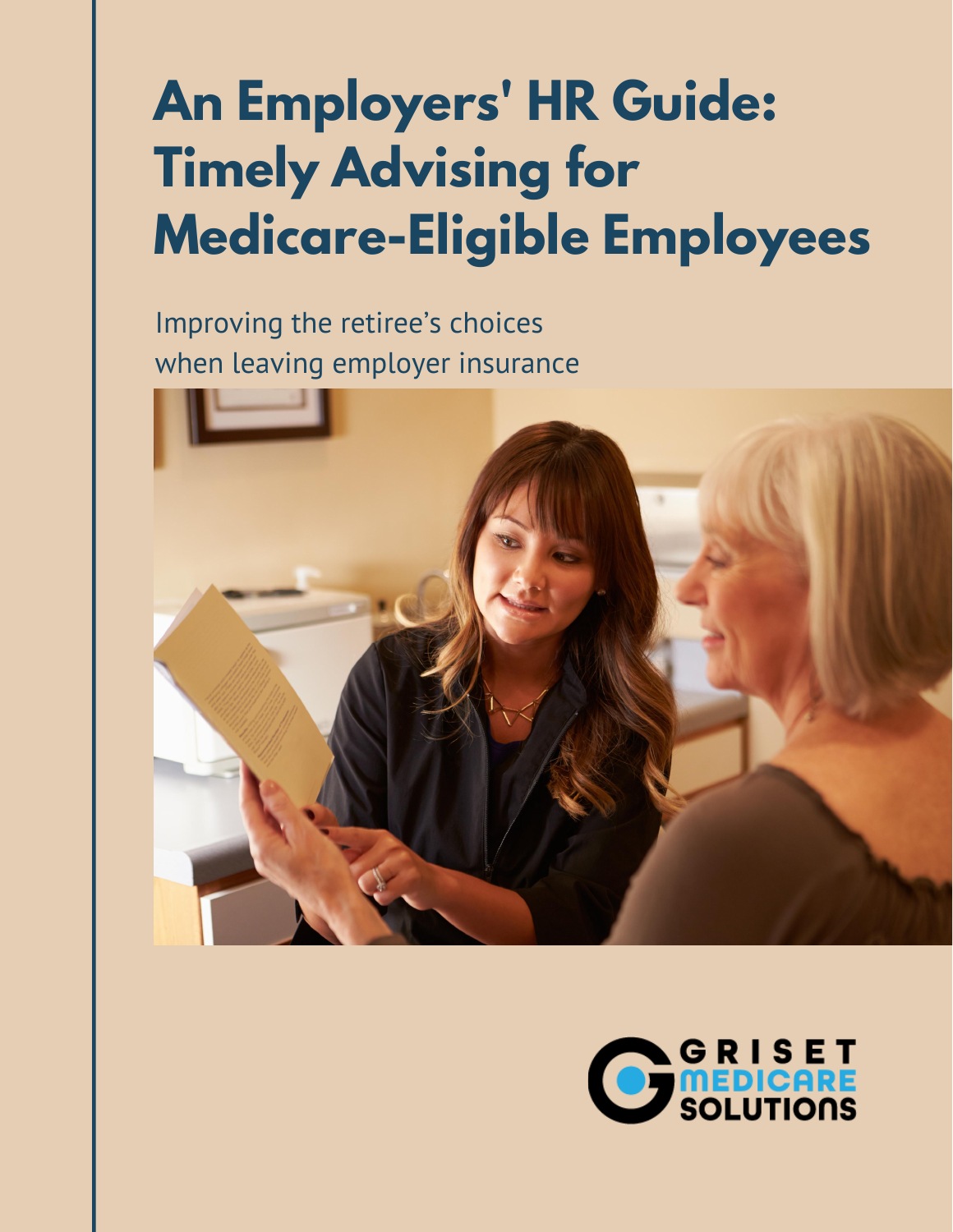# **The HR Challenge….Timely Support for Retiring Employees**

As more seniors stay in the workforce longer, HR staff are often faced with how to work with retiring, Medicare-eligible employees who are leaving employer insurance only to be challenged with choosing new retiree medical coverage. Few retirees are prepared to investigate and analyze various medical insurance alternatives.

Along with new health threats, HR staff are busy managing employee benefits, training and retaining workers, and adapting the working conditions to provide a healthy and compliant work environment.

With limited workday hours, the time and resources for assisting retiring employees with choosing their retiree medical insurance are scarce.

This guide describes a cure for this scarcity of HR time and resources: collaboration with Griset Medicare Solutions to create a focused, on-call resource for retiring employees who need personalized assistance in successfully navigating the complicated Medicare landscape.

## **Introducing the Cure: Medicare Solutions for Retiring Employees**

Griset Medicare Solutions (GMS) is led by Daniel E. Griset, CLU, a clientcentered professional with over 40 years of insurance experience. As an independent, Medicare insurance broker, Dan provides retirees with personalized access to the ever-changing Medicare marketplace. These services are organized through the GMS-designed **Medicare Solutions for Retiring Employees** (MSRE), an employee benefit program that is free of cost to the employer and retiree.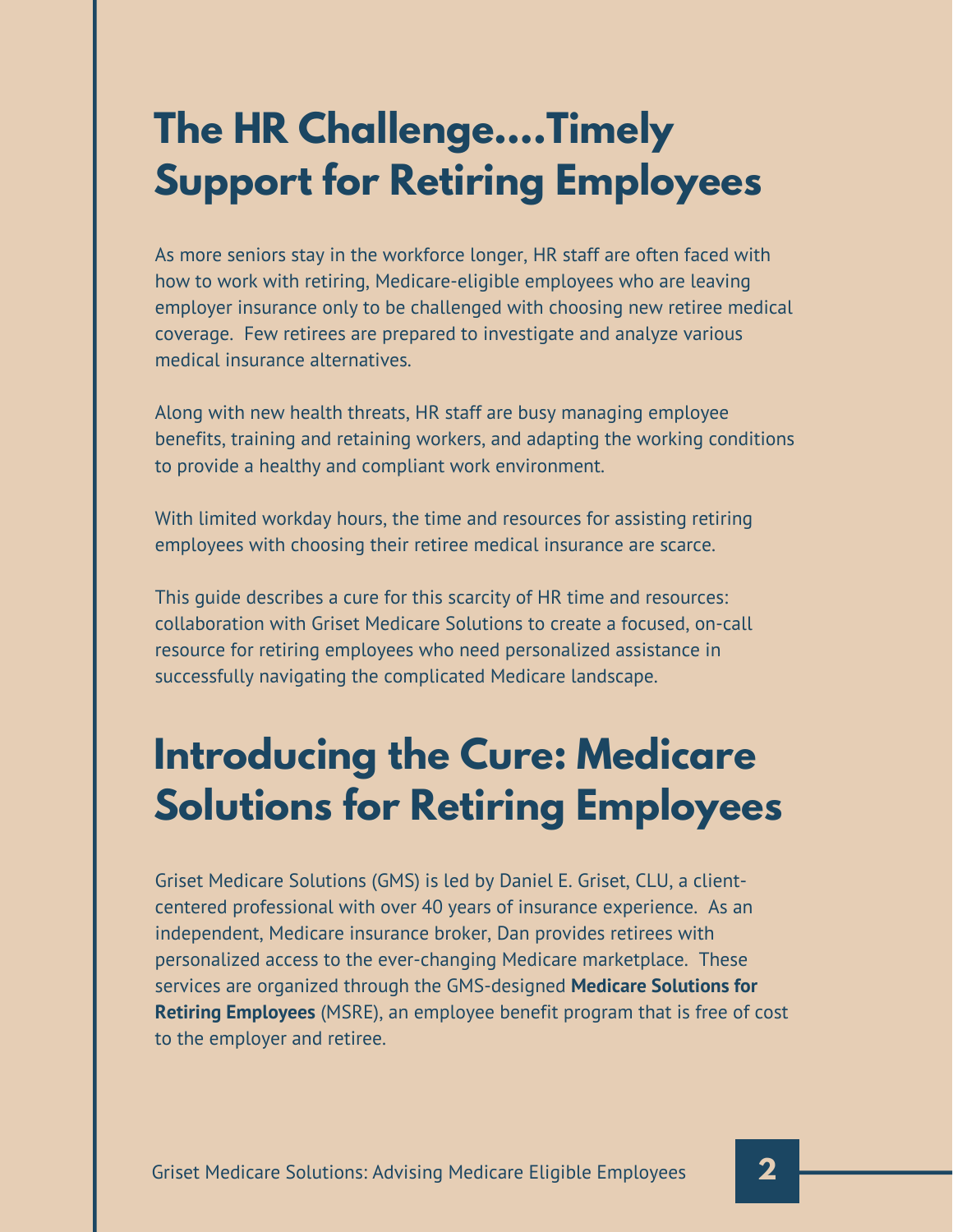# **Answering Questions Employees Ask**

Here are a few Medicare questions MSRE can answer:

- Do I get Medicare automatically?
- Is Medicare free or do I have to pay for it?
- If I have to apply for Medicare, when is the right time?
- If I continue working after 65 can I stay on the company insurance and get Medicare later?
- When I retire should I take COBRA coverage or Medicare?
- Does Medicare replace my coverage at work or coordinate with it?
- Does Medicare cost more if I have a high income?
- What are the late enrollment penalties?
- Can I get a plan that covers me when I travel or stay out-of-state for a while?
- Does a Medicare plan premium change or stay constant?
- I've heard about Parts A, B, C and D....what are they?
- What freedom do I have to get Medicare services wherever I want?
- If I need hospital services, can I be sure to get those in my favorite hospital?

As a unique advisory service that can answer these questions, **Medicare Solutions for Retiring Employees** works as an extension of the employer's HR department in providing specialized, expert employee assistance when needed.

The timeliness of this support is critical since most retiring employees are unprepared to navigate the complicated Medicare maze. Confusion or delayed enrollment can lead to coverage gaps and costly long-term penalties. These problems can affect not only the employee but a family as well.

These Medicare advisory and enrollment services are provided to the employer and to the retiring employee free of cost. Griset Medicare Solutions is compensated by a Medicare plan following a retiree's choice to enroll in a plan.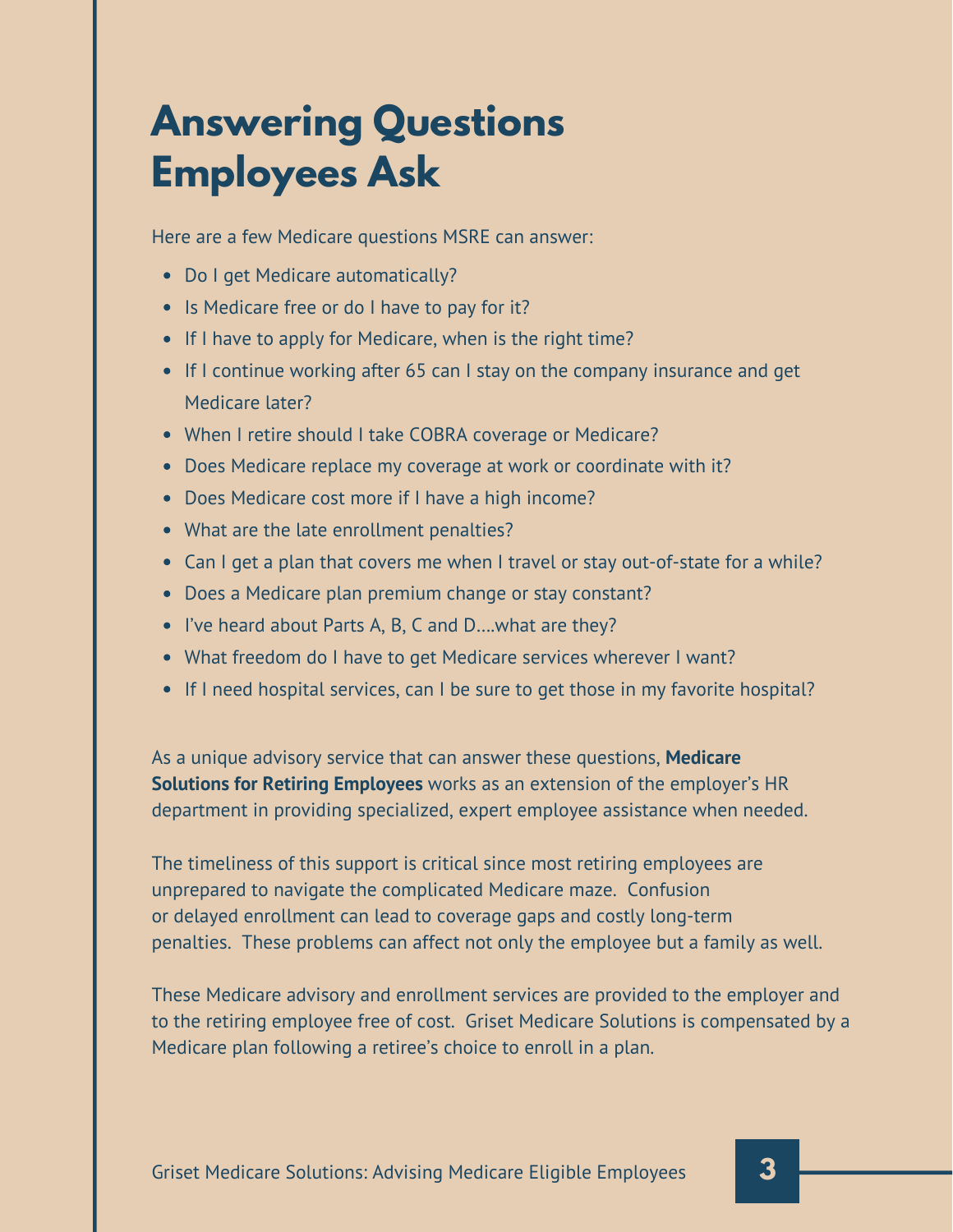# **Alternative Insurance Pathways**

Within three months of the expected retirement date, the retiring employee needs a medical insurance road map that considers three different coverage pathways.

| <b>PATH 1: EMPLOYER-SPONSORED</b>                    |                                                                                                                                                                                                                                                                                                                                                  |
|------------------------------------------------------|--------------------------------------------------------------------------------------------------------------------------------------------------------------------------------------------------------------------------------------------------------------------------------------------------------------------------------------------------|
| <b>Questions Retirees</b><br><b>Should Consider:</b> | When the Employer offers a Retiree Medical Plan, what level<br>of Medicare enrollment is required?<br>How do the Plan benefits and costs compare with enrolling in<br>a Medicare alternative?<br>Is spousal coverage needed?                                                                                                                     |
| HR Guidance &<br>Support:                            | Provide retiree with a summary report comparing benefits and<br>costs; GMS will provide HR with data needed for reporting on<br>alternative Medicare benefits and costs.                                                                                                                                                                         |
| <b>PATH 2: COBRA</b>                                 |                                                                                                                                                                                                                                                                                                                                                  |
| <b>Should Consider:</b>                              | Will taking COBRA trigger a delay in Medicare enrollment or<br>Questions Retirees an ongoing late enrollment penalty?<br>What are the costs?<br>When would COBRA coverage be terminated?                                                                                                                                                         |
| HR Guidance &<br>$2^{-}$<br>Support:                 | Identify issues like spousal coverage that may drive interest in<br>COBRA coverage and provide a solution that meets both the<br>retiree's and spouse's needs.                                                                                                                                                                                   |
| <b>PATH 3: MEDICARE</b>                              |                                                                                                                                                                                                                                                                                                                                                  |
| <b>Questions Retirees</b><br><b>Should Consider:</b> | What is the best time to enroll in Medicare?<br>What does "basic Medicare" cost?<br>Is coverage available in any future location?<br>How much annual risk is appropriate for out-of-pocket outlays?                                                                                                                                              |
| <b>HR</b> Guidance &<br>Support:                     | Provide retiree a GMS-prepared preliminary form with details<br>about entitlement to Part A and enrollment in Part B of<br>Medicare and referral to GMS. In response to the retiree,<br>personal planning and Medicare enrollment assistance will be<br>provided by GMS free of charge, along with complimentary<br>annual cost/benefit reviews. |